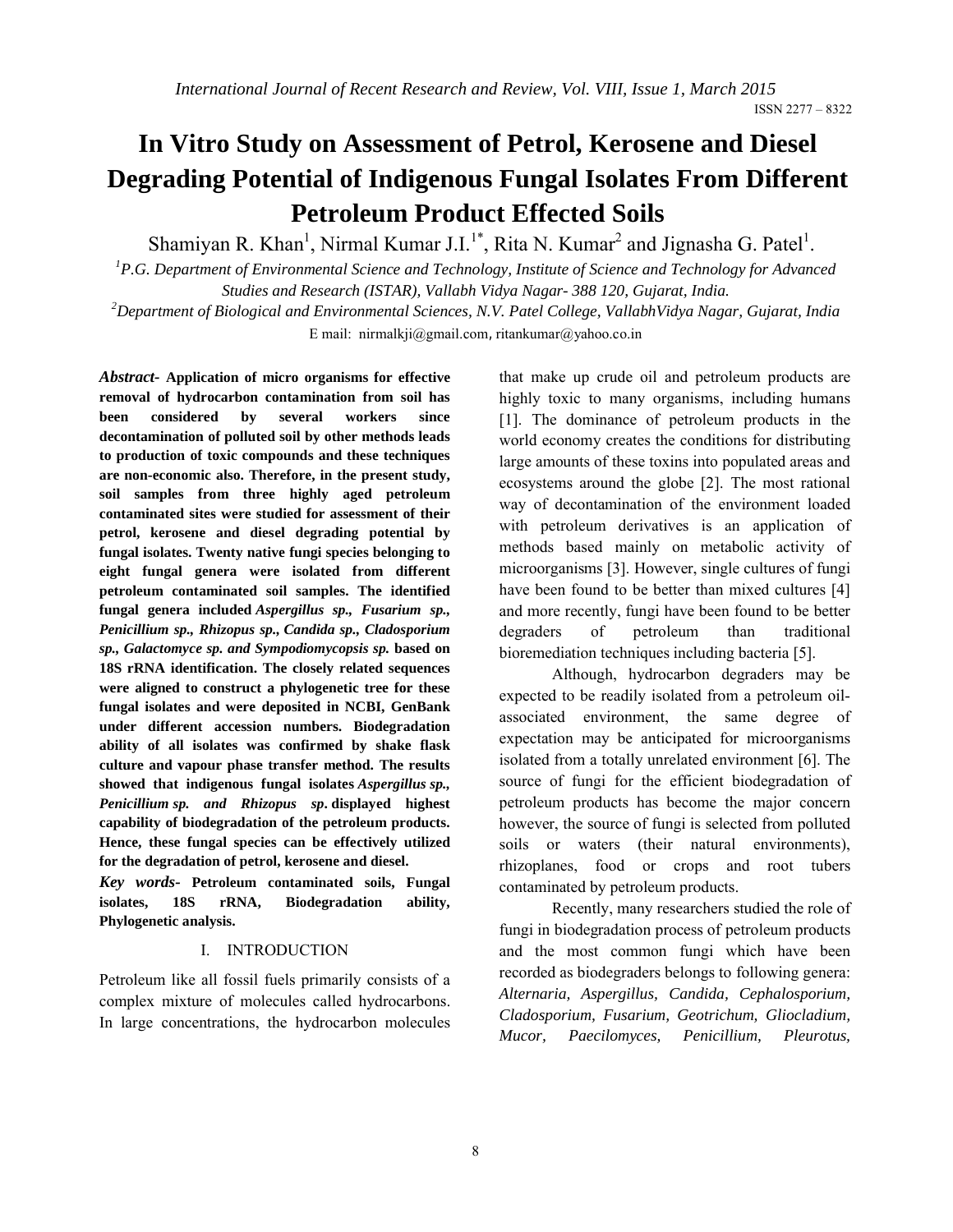*Polyporus, Rhizopus, Rhodotolura, Saccharomyces, Talaromyces, Torulopsis etc* [7-9] .Therefore, in the present investigation an assessment of petrol, kerosene and diesel degrading potential of indigenous fungal isolates from different petroleum product contaminated soil sites has been carried out.

#### II. MATERIALS AND METHODS

Surface soil samples at 0-15 cm depth, weight of 400 g were collected from three different sites which were contaminated with petrol, kerosene and diesel separately along with non-contaminated garden soil. Samples were made from 3-4 random locations per site, mixed and transferred into sterile bottles using sterile spatula for microbiological quality determination and stored in ice box to avoid contamination. In the lab, stones and other unwanted soil debris were removed by using 2.5 mm sieve, one gram of each sorted soil sample was homogenously mixed with 1 drop (0.1 ml) of Tween 80. 1.0 g of homogenized, 2 mm sieved soil sample was aseptically transferred, using a flame-sterilized steel spatula, into a sterile test tube containing 9.0 mL of sterile distilled water. This gave  $10^{-1}$  dilution and subsequently, three-fold  $(10^{-3})$  serial solutions were prepared from the  $10^{-1}$  dilution. 1 ml of dilution was poured on Potato Dextrose Agar (PDA) plates and Soubraurd Dextrose Agar (SDA) plates, Streptomycin (500 mg/l) as antibiotic inhibit bacterial growth was added to the media after sterilization process [10-11]. Afterwards, the plates were incubated at a temperature of  $28 - 31^{\circ}$ C for 48 hours or more depending on the rate of growth. To obtain pure cultures of the fungal isolates, fungal cultures were aseptically subcultured into fresh PDA and SDA plates and incubated until the fungus begins to sporulate followed by subsequent sub culturing to get pure cultures consisting of only one type of fungus isolates. A part of the pure culture was then aseptically transferred into sterile agar slants which had previously been prepared in sterile sugar tubes. The sugar tubes are then incubated till full growth of the fungus and they then serve as stock cultures.

Bushnell-Haas broth medium was used for the primary screening test which composed of: MgSO4 (0.2 g/l), CaCl2 (0.02 g/l), KH2PO4 (1 g/l), K2HPO4 (1 g/l), FeCl2 (0.05 g/l) and NH4NO3 (1 g/l). Tween 80 (0.1%), redox reagent (2% 2, 6-dichlorophenol indophenols) and petroleum products (1% of each Kerosene, Petrol, Diesel) were administered into the broth [12-13]. For vapour phase transfer method, mineral salt medium (MSM) was prepared according to modified Mills et al. (1978). The composition of the medium was NaCl (10.0 g),  $MgSO<sub>4</sub>$ .7H<sub>2</sub>O (0.42) g), KCl (0.29 g), KH<sub>2</sub>PO<sub>4</sub> (0.83 g), Na<sub>2</sub>HPO<sub>4</sub> (1.25 g), NaNO<sub>3</sub> (0.42 g), agar (20 g), distilled water (1 L) and pH of 7.2.

#### III. IDENTIFICATION OF FUNGAL ISOLATES

Fungal genera were identified according to morphological characters [14]. The inoculated plates were identified on the basis of cultural (colour and colonial appearance of fungal colony) and morphological characteristics. Species were identified by using DNA sequence method. A suitable mass of inoculum of fungal isolate was prepared with carefully removing the upper surface of the isolate without agar medium. The DNA extraction technique used to remove inhibitory materials, i.e. polysaccharides, proteins, mineral salts, etc., which limit the sensitivity of the different reactions in which isolated DNA is applied [12], [15]. Genomic DNA was isolated from the fungal sample using Chromous fungal genomic DNA isolation kit following manufacturer's protocol (Chromous Biotech., Banglore, India). Approximately 100 mg of fungal hyphae were scraped off from petridishes and transferred to bead tubes provided in the kit. Mechanical lysis was enhanced using a Talboys High Throughput Homogenizer (Troemner, Thorofare, NJ, USA) at 1600 rpm for 3 minutes. DNA extracts were assessed using a Nano-drop ND-1000 Spectrophotometer (Thermo Scientific, Wilmington, DE, USA). Fungal 18S rRNA genes were PCR amplified using 5'- GTAGTCATATGCTTGTCTC - 3'and 5'- GAAACCTTGTTACGACTT -3' primers. Reactions were performed in 100 μl volumes containing 4 μl dNTPS, 400ng of each primer, 10X Taq DNA Polymerase Assay Buffer 10 μl, 1 μl of Taq DNA Polymerase enzyme, and 1 μl template DNA. Thermo cycling conditions consisted of an initial denaturation stage of 94°C for 5 minutes followed by 35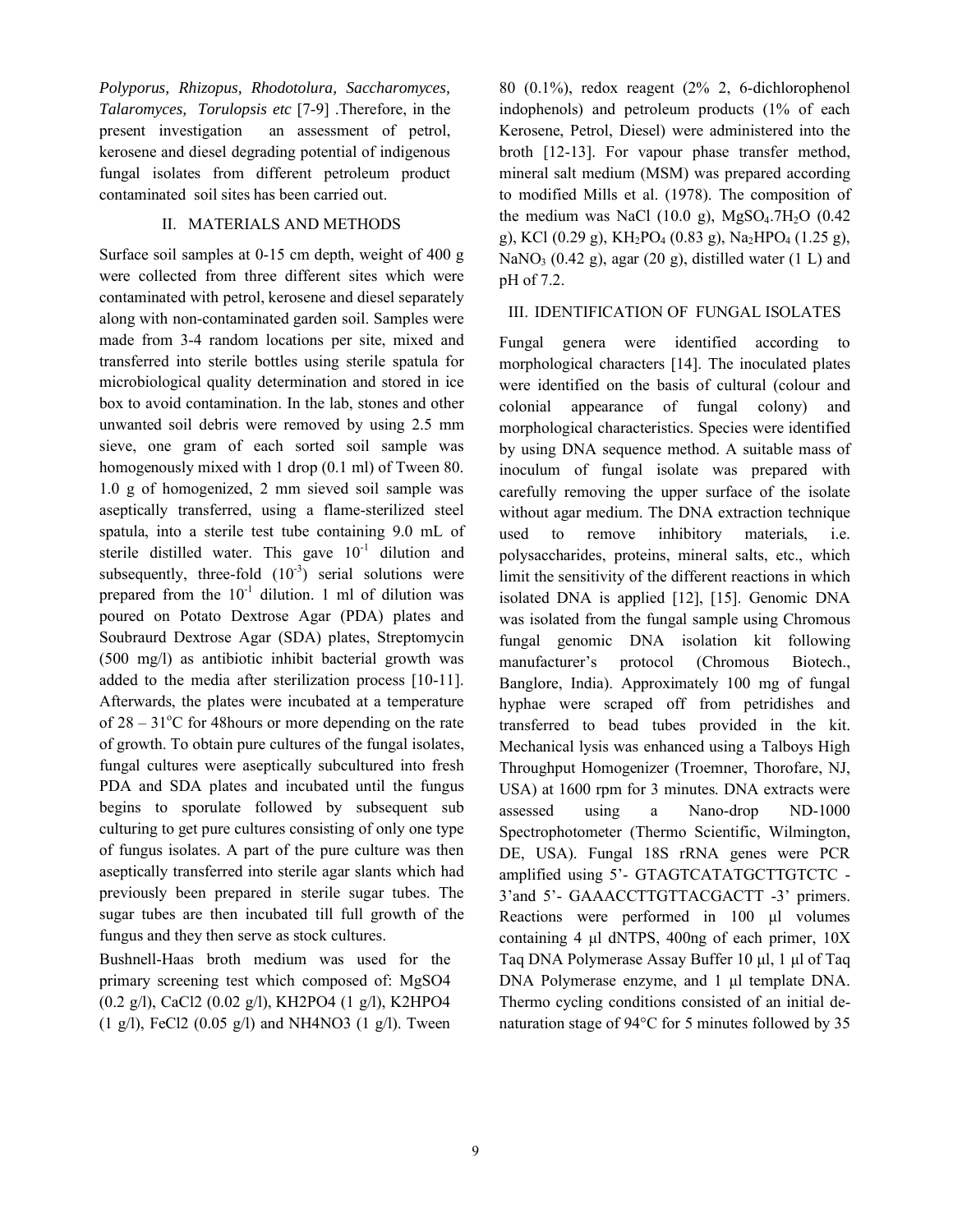cycles of 94°C for 30 seconds, 55°C for 30 seconds, and 72°C for 1 min, and a final stage of 72°C for 5 minutes.

PCR products obtained were Gel eluted using Chromous Gel extraction kit and sent for sequencing on an ABI 3500 XL Genetic Analyzer (Applied Biosystems Inc., Foster City CA, USA). The basic local alignment search tool-BLAST was used to classify and identify closely related fungal sequences [12].

#### *Nucleotide Sequence Accession Numbers*

The nucleotide sequences reported in this paper have been submitted to the NCBI, GenBank database under the following accession numbers KC545836 to KC545875 (Table I).

## *Primary step for confirming biodegradation potential of fungal isolates (Shaking flask method).*

The biodegradability of isolated fungi was verified using the modified technique based on the redox indicator 2, 6-dichlorophenol indophenol (DCPIP) [13], [16]. Two plugs from 7 days old fungal isolates (  $1 \text{ cm}^2$  for each plug) were picked from the peripheral area of petri-dish and transferred carefully into 50 ml Bacto Bushnell-Haas broth medium using 250 ml conical flask.  $0.1\%$  (v/v) Tween 80 and 1% (v/v) petrol, kerosene and diesel and 0.008 mg/50 ml of redox indicator as a powder were added to the Bacto Bushnell-Haas broth medium. All flasks incubated in room temperature using a shaker with 180 rpm for seven days. Five mL of the aliquots were collected daily from each flask and the absorbance was noted on spectrophotometer at 600 nm wavelength. Change in color of inoculated media in the flasks from deep blue to colorless indicates the ability of fungi to biodegrade petroleum products like petrol, kerosene and diesel.

## *Final confirmation for biodegradation potential of fungal isolates (Vapor phase transfer method)*

Fungal isolates showing better performance (fastest colour change) in primary step were further tested by vapor phase transfer petroleum products utilization test [13], [17]. This test was carried out for the confirmatory identification of actual petroleum products-utilizing moulds. For petroleum product utilization test, mineral salt medium (MSM) was prepared according to modified media of [18] however, petroleum products were made available to the inoculants via vapor phase transfer instead of media. Putative -utilizing fungal isolates in first step of confirmation were streaked on plates of agar medium (one isolate per plate). Inner side of petridish was covered with a sterile filter paper (Whatman No. 1) saturated with filter-sterilized petrol, kerosene and diesel. The main aim was to supply petroleum products (source of hydrocarbons) as sole source of carbon and energy for the growth of the fungi on the mineral salts agar medium surface through vapor phase transfer. All the plates were inverted and incubated at 27°C for 7-14 days [19]. Colonial development of different fungi appearing on the mineral salts agar medium was confirmed as petroleum products utilizers.

#### IV. RESULTS

Results revealed that 20 fungal strains belonging to a total of eight genera were isolated from the four different soils during the present investigation. These include *Aspergillus (A.* terreus*,* A. versicolor*, A. niger,A.fumigatus)*; *Fusarium* oxysporum.; *Cladospor ium* bruhnei, *Penicillium ( p.* janthinellum*, P.* decumbens *)* , *Candida tropicalis, Galactomyce geotrichum., Sympodiomycopsis paphiopedili* and *Rhizopus* oryzae (Table I ).

#### *Biodegradation potential of Fungal isolates*

During primary step for confirming biodegradation potentials of fungal isolates, out of the total identified eight genera, three genera such as *Aspergillus* sp.*; Candida* sp.; and *Cladosporium* sp. were found Kerosene-utilizers. Two genera viz.: *Fusarium* sp. and *Galactomyce sp*.; were effective petrol degraders and four genera viz., *Rhizopus* sp.; *Aspergillus sp.; Penicillium sp.; and Sympodiomycopsis sp*. showed efficiency for diesel degradation (Fig. 1).These isolates produced a colour change in the Bacto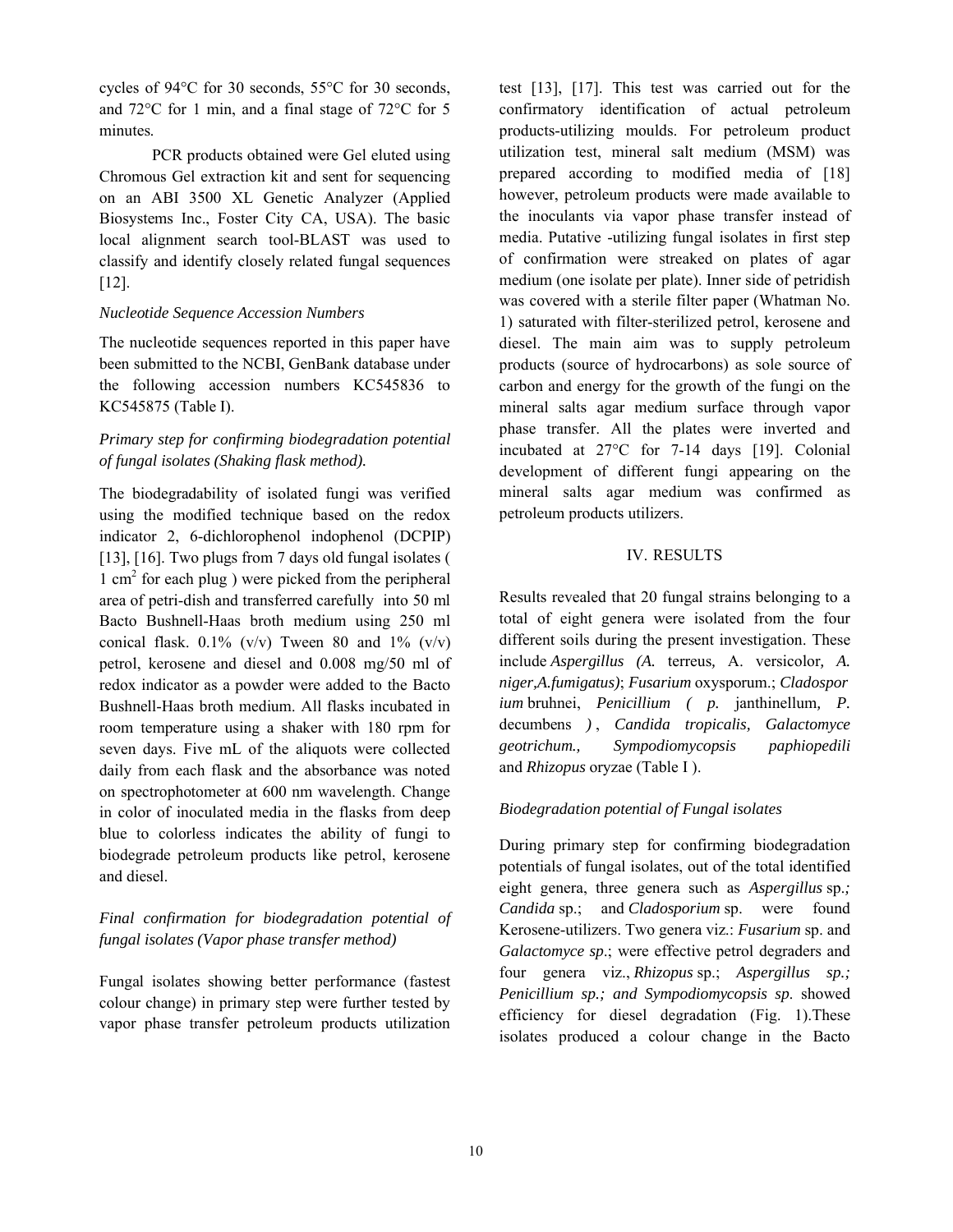Bushnell-Haas broth medium. The absorbance of broth medium changed according to degradation capacity rate and extent in each flask. Almost total colour change (blue to colourless) was also observed in some flasks while in other flasks colour changes up to some extent. Among the better performing seven isolates , *Penicillium janthinellum, Aspergillus terreus, Rhizopus oryzae , and Penicillium decumbens* displayed the fastest onset colour change (decrease in absorbance of broth medium) and hence, highest capability of biodegradation (Fig. 2). However, there is no colour change in control which refers the media without fungal inoculums. These figures show the decrease in the absorbance of the Bacto Bushnell Haas broth medium after the fungal inoculation.

For confirmatory identification of actual petroleum products-utilizing moulds, all fungal isolates which were taken in primary step were further tested by vapour phase transfer petrol, kerosene and diesel utilization test. After 10 days of incubation, the six fungal isolates i.e.*, Aspergillus terreus, Fusarium oxysporum, Rhizopus oryzae, Aspergillus niger, Penicillium decumbens, Penicillium janthinellum*  show better growth during petroleum products treatment by vapour phase transfer method. These further prove petrol, kerosene and diesel biodegradation potentials by these fungal isolates (Fig. 3).



Fig. 1 Variation in the absorbance of Bacto Bushnell Hass broth medium by different fungal isolates (abbreviations in this fig. expanded in Table I )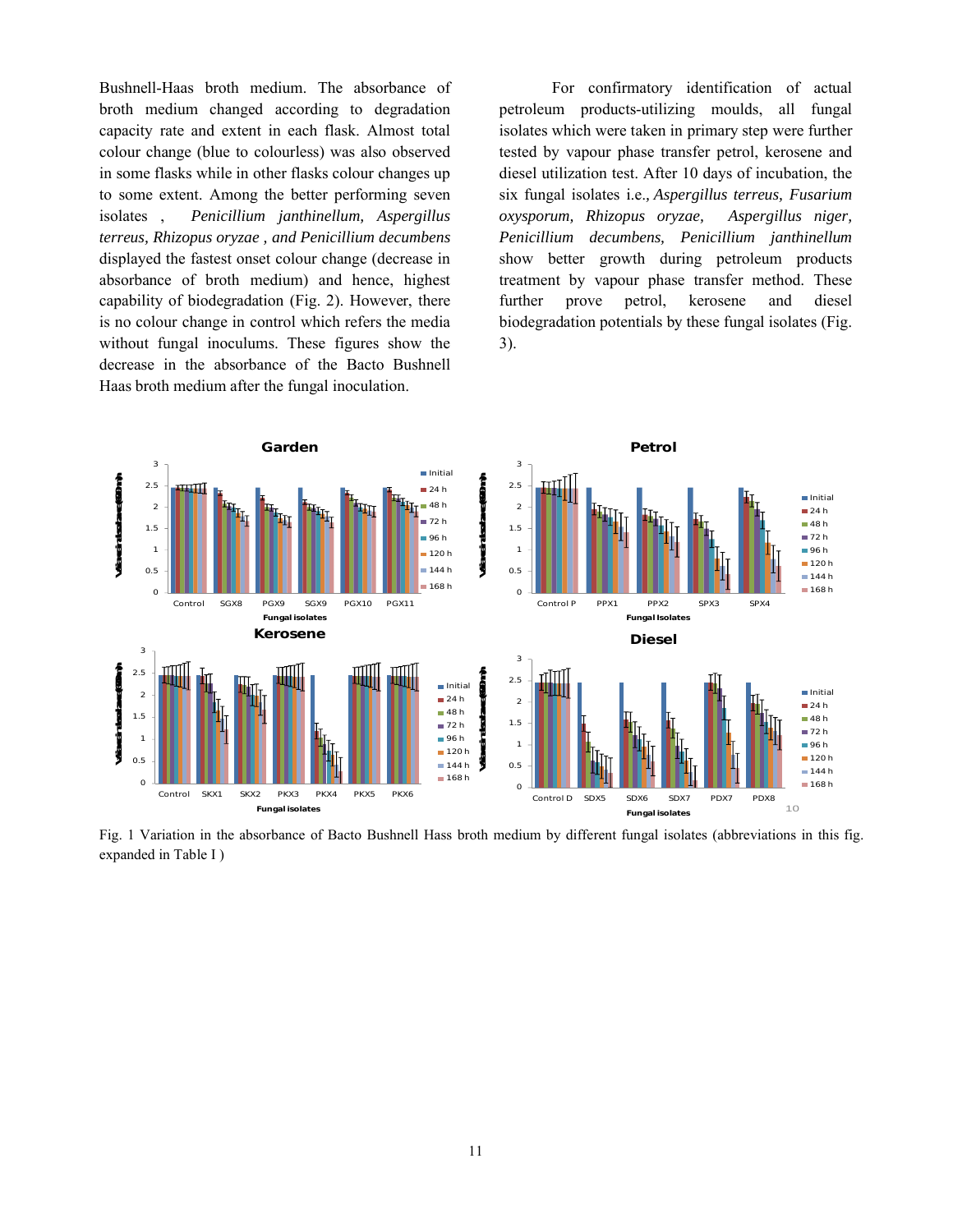

Penicillium janthinellum Aspergillus terreus **Penicillium decumbens** Fig. 2 Fungal growth observed in vapour phase transfer petrol, kerosene and diesel utilization test after 10 days of incubation



Fig. 3 Biodegradation ability of Petroleum products by fungal strains (Comparison between control and the three better performing fungal strains)

#### V. DISCUSSION

The partial 18S rRNA gene sequence described in this paper revealed a high level of conservation and relatively late onset of divergence in the fungal isolates from contaminated and non-contaminated soils. It appears that the morphological functional and petroleum product adaption of the fungal isolates is not mirrored by the molecular evolution of these organisms which is supported by the findings of while studying rRNA sequence and evolutionary relationships among toxic and nontoxic cyanobacteria. isolates from contaminated and non-contaminated<br>soils. It appears that the morphological functional and<br>petroleum product adaption of the fungal isolates is<br>not mirrored by the molecular evolution of these<br>organisms which

During primary step for confirming biodegradation potentials of fungal isolates, the ability relationships among toxic and nontoxic<br>
cyanobacteria.<br>
During primary step for confirming<br>
biodegradation potentials of fungal isolates, the ability<br>
of these isolates to produce a colour change in the Bacto Bushnell-Haas broth medium is presumably due to the reduction of the indicator by the oxidized products of hydrocarbon degradation. The total colour change (blue to colourless) supports the fact that the

V. DISCUSSION<br>
RNA gene sequence described in this<br>
a high level of conservation and<br>
and here performing seven isolates<br>
and perioditium external signal<br>
ontaminated and non-contaminated<br>
and Perioditium decumbens display better performing seven isolates which produced significant colour change species *janthinellum*, *Aspergillus terreus ,Rhizopus oryzae illus and Penicillium decumbens* displayed the fastest onset color disappearance (decrease in absorbance of broth medium) and hence, highest capability of biodegradation. The high rate of petroleum products (hydrocarbon) degradation by the three fungi could emanate from their massive growth and enzyme emanate from their massive growth and enzyme production responses during their growth phases. This could be supported by the findings of  $[21]$ , who suggested that extracellular ligninolytic enzymes of white rot fungi are produced in response to their growth phases. Besides, the utilization of 0.1% of Tween 80 during the assay and the implication of these three organisms in hydrocarbon degradation from our results is similar to the findings of [22]. In vapour phase transfer petroleum product utilization test after 10 days of incubation for confirmatory isolates are potential hydrocarbon oxidizers. Among *Penicillium*  Penicillium decumbens displayed the fastest onset<br>disappearance (decrease in absorbance of broth<br>um) and hence, highest capability of<br>gradation. The high rate of petroleum products<br>ocarbon) degradation by the three fungi c white rot fungi are produced in response to their growth phases. Besides, the utilization of  $0.1\%$  of Tween 80 during the assay and the implication of these three organisms in hydrocarbon degradation from our results is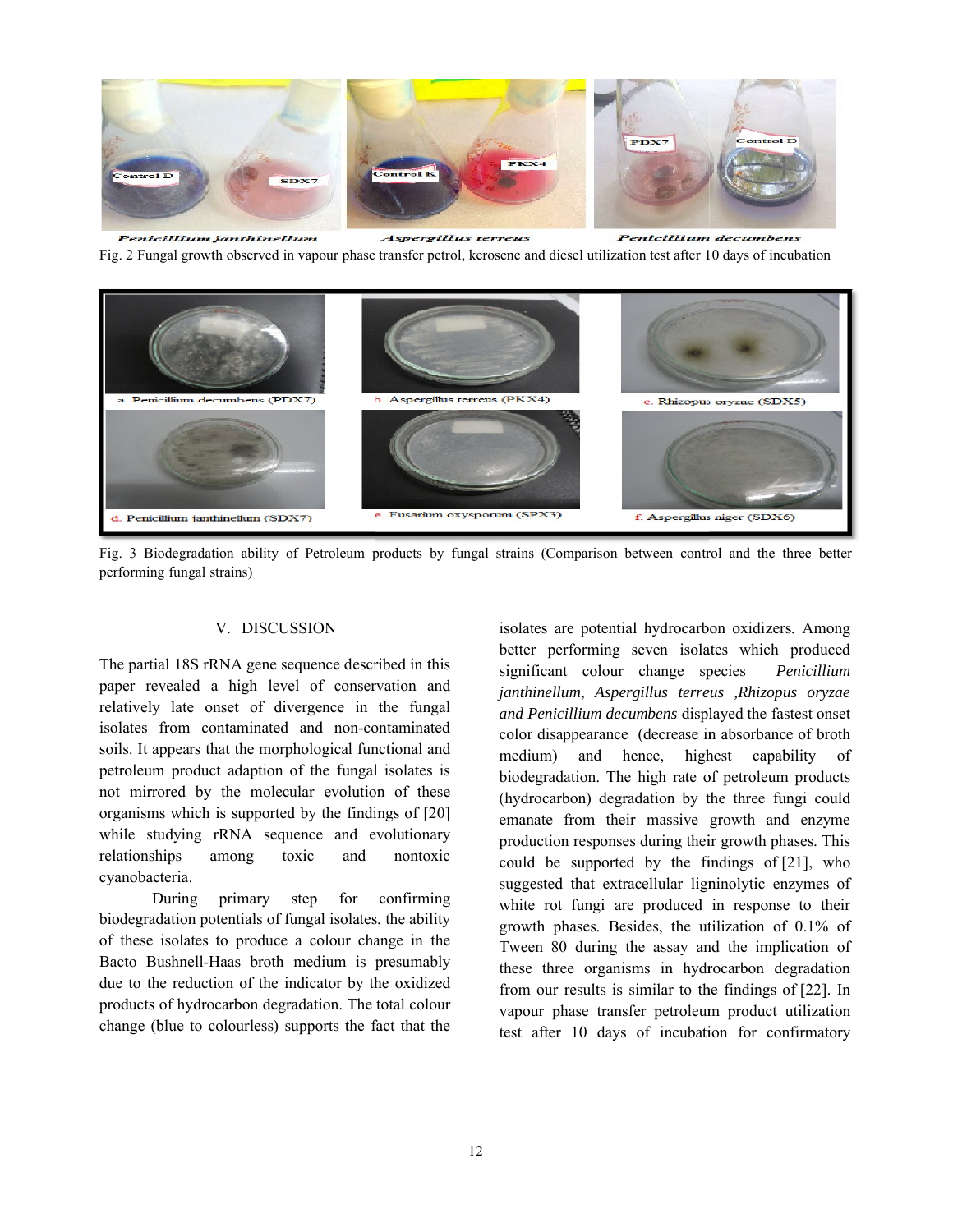identification of actual petroleum products-utilizing moulds, the six fungal isolates i.e.*, Aspergillus terreus, Fusarium oxysporum, Rhizopus oryzae, Aspergillus niger, Penicillium decumbens and Penicillium janthinellum* showed better growth during petroleum products treatment by vapour phase transfer method.,which further confirming petrol, kerosene and diesel utilization and biodegradation potentials of these fungal isolates, and corroborated with the findings of [13] while studying the diesel degrading potential of fungal isolates from sludge contaminated soils of petroleum refinery, Haryana, India.

An interesting findings generated in this work show that an increase in rates of fungal growth in the media containing petroleum products as compared with media without petroleum products, this might be due to the fact that the fungi use petroleum products as a substrate for their survival growth and using extra cellular enzymes to break down the recalcitrant hydrocarbon molecules, by dismantling the long chains of hydrogen and carbon, thereby, converting petroleum into simpler forms or products that can be absorbed for the growth, development and nutrition of the fungi .

#### VI. CONCLUSION

In this study, we observed that higher biodegradation efficiency was encountered by *Penicillium janthinellum, Aspergillus terreus, Rhizopus oryzae and Penicillium decumbens,* providing these fungi to be better petroleum product degraders. Thus, they can be effectively utilized for the degradation of petrol, kerosene and diesel for biodegradation of oil polluted or contaminated soils especially those located within the vicinity of the petroleum processing and disposal sites.

#### VII. ACKNOWLEDGEMENTS

One of the author's Ms. Shamiyan Rahat Khan is highly thankful to University Grants Commission (UGC) for financial support. Authors are also thankful to Sophisticated Instrumentation Centre for Advanced Research and Testing (SICART) for providing the facilities.

#### VIII. REFERENCES

- [1] M. Alexander, *Biodegradation and Bioremediation*, New York: Academic Press, pp. 692, 1994.
- [2] T. V. Ojumu, O. O. Bello, J. A. Sonibare and B. O. Solomon, "Evaluation of microbial systems for bioremediation of petroleum refinery effluents in Nigeria," *African Journal of Biotechnology,* vol. 4(1), pp. 31 – 35, 2004.
- [3] J. G. Leahy and R. R Colwell, "Microbial degradation of hydrocarbons in the environment," *Microbial Reviews,* vol. 54(3), pp. 427 – 450, 1990.
- [4] P. O. Okerentugba and O. U. Ezeronye, "Petroleum degrading potentials of single and mixed microbial cultures isolated from rivers and refinery effluent in Nigeria," *African Journal of Biotechnology,* vol. 2(9), pp. 288 – 292, 2003.
- [5] C. D. Batelle, "Mushrooms: Higher Macrofungi to clean up the environment," *Batelle Environmental Issues*, 2000.
- [6] O. A. Ojo, "Petroleum hydrocarbon utilization by nature bacterial population from a Wasrewater canal Southwest Nigeria," *African Journal of Biotechnology* vol. 5(4), pp. 333 – 337, 2005.
- [7] A. F. Gesinde, E. B. Agbo, M. O. Agho, E. F. C. Dike, "Bioremediation of Some Nigerian and Arabian Crude Oils by Fungal Isolates," *International Journal of Pure and Applied Sciences vol.* 2, pp. 37-44, 2008.
- [8] T. Hadibarata and S. Tachibana, "Microbial Degradation of Crude Oil by Fungi Pre-Grown on Wood Meal," *Interdisciplinary Studies on Environmental Chemistry, Environmental Research in Asia*, pp. 317–322, 2009.
- [9] A. Husaini, H. A. Roslan, K. S. Y Hii and C. H. Ang, "Biodegradation of aliphatic hydrocarbon by indigenous fungi isolated from used motor oil contaminated sites," *World Journal of Microbiology and Biotechnology,* vol. 24, pp. 2789-2797, 2008.
- [10] W. F. Harrigan and M. E. McCance, *Laboratory methods of food and diary microbiology*, 8th ed., London: Academic Press, pp. 452, 1990.
- [11] E. A. Paul and F. E. Clark, *Soil microbiology and biochemistry*, New York: Academic Press Inc, 1988.
- [12] Hussein Al-Nasrawi, "Biodegradation of Crude Oil by Fungi Isolated from Gulf of Mexico," *Journal Bioremediation and Biodegradation*, vol. 3(4), pp. 1- 6, 2012.
- [13] C. Smita, L. Jyoti, S. Vandana and S. Chetan, "Assessment of Diesel Degrading Potential of Fungal Isolates from Sludge Contaminated Soil of Petroleum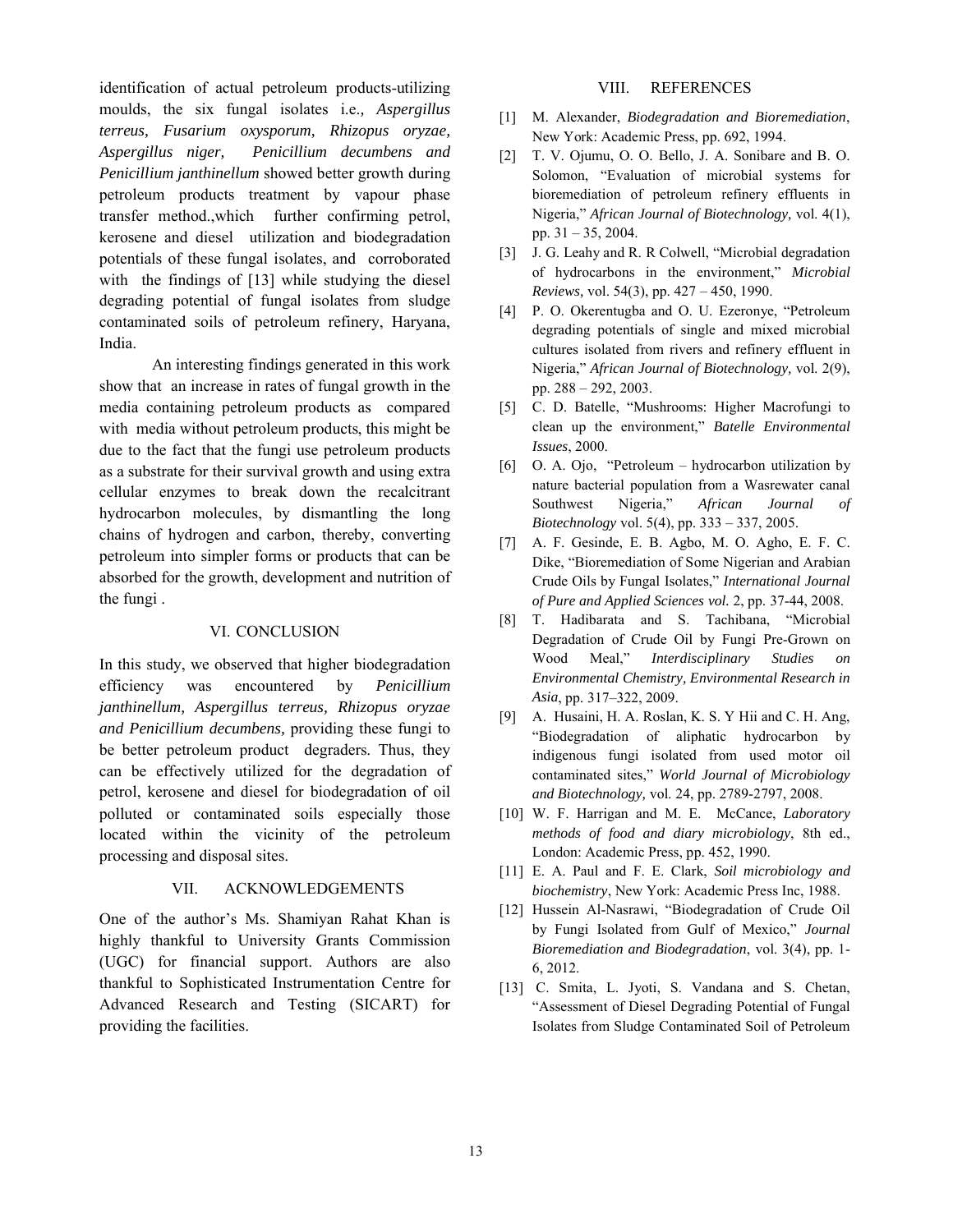Refinery, Haryana," *Research Journal of Microbiology* vol. 7(3), pp. 182-190, 2012.

- [14] K. R. Aneja, *Experiments in Microbiology, Plant pathology and Biotechnology*, 4th Ed., India: NewAge International Pvt. Ltd., 2005.
- [15] J. Sambrook, E. F. Fritch, T. Maniatis*, Molecular cloning: A laboratory manual*,  $2<sup>nd</sup>$  ed., Cold Spring Harbor, NY: Cold Spring Harbor Laboratory, 1989.
- [16] A. J. Desai, J. D. Desai and K. G. Hanson, "A rapid and simple screening technique for potential crude oil degrading microorganisms," *Biotechnology Techniques,* vol. 7, pp. 745-748, 1993.
- [17] G. J. Thijsse and A. L. van der, "Iso alkane oxidation by a *Pseudomonas* I. Metabolism of 2 methylhexane," *Antonie Van Leeuwenhoek,* vol. 27, pp. 171-179, 1961.
- [18] A. L. Mills, C. Breuil and R. R. Colwell, "Enumeration of petroleum degrading marine and estuarine microorganisms by the most probable number method," *Canadian Journal of Microbiology,* vol. 24, pp. 552-557, 1978.
- [19] G. C. Okpokwasili and S. C. Amanchukwu, "Petroleum hydrocarbons degradation by *Candida* species," *Environment International*, vol. 14, pp. 243-247, 1988.
- [20] A. N. Brett, J. Daniel, D. D. Therese, L. B. Linda, R. H. Peter, T. C. Peter and E. G. Amanda, "rRNA Sequences and Evolutionary Relationships among Toxic and Nontoxic Cyanobacteria of Genus Microcystis," *International Journal of Systematic Bacteriology*, vol. 47(3), pp. 693-697, 1997.
- [21] B. W. Bogan and R. T. Lamar, "Polycyclic aromatic hydrocarbon-degrading capabilities of *Phanerochaete laevis* HHB-1625 and its extracellular ligninolytic enzymes," *Applied Environmental Microbiology,* vol. 62, pp. 1597-1603, 1996.
- [22] T. M. April, J. M. Foght and R. S. Currah, "Hydrocarbon degrading filamentous fungi isolated from flare pit soils in Northern and Western Canada," *Canadian Journal of Microbiology*, vol. 46, pp. 38-49, 2000.